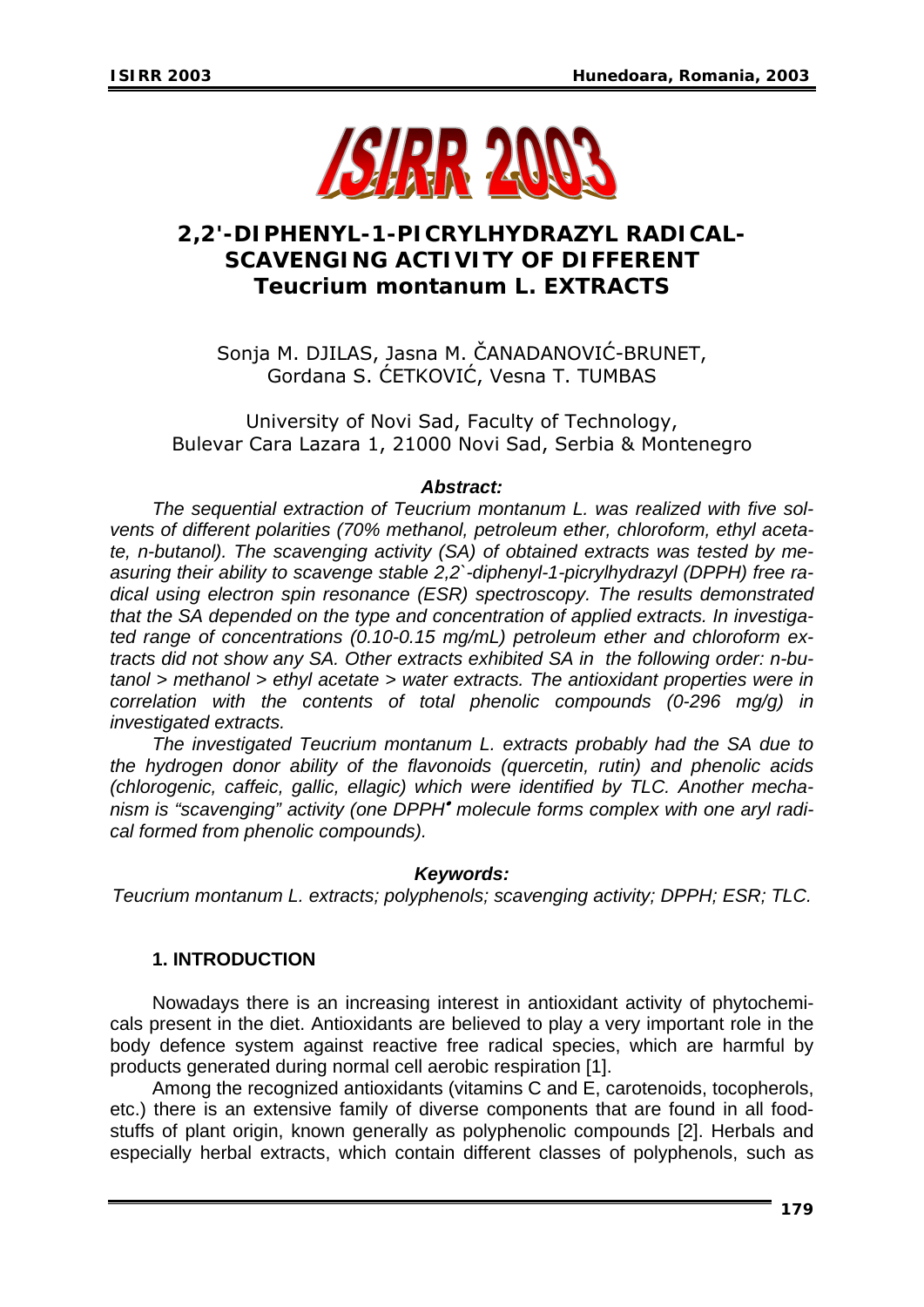flavonoids and phenolic acids, are very attractive not only for the modern phytotherapy but also for food industry.

 *Teucrium montanum* L. (mountain germander) is a grass crop that has long been consumed both as an herbal medicine and as a nourishing food. It is widely used as diuretic, stomachic, analgesic and antispasmodic agent and also possesses antibacterial, antifungal, antiinflammatory and antioxidative activity. From the aerial parts of *Teucrium montanum* L. diterpenoids 19-acetylgnaphalin, montanin B, D, E, teubotrin (teulamifin B), flavone cirsiliol, *neo*-clerodane diterpenoid, montanin H (4α, 18:15,16-diepoxy-6α-hydroxy-7-keto-*neo*-cleroda-13(16),14-diene,-12ξ-acetoxy,20*R*, 19-hemiacetal), have been isolated [3].

The task of this study is to investigate the free-radical scavenging activity of methanol, petroleum ether, chloroform, ethyl acetate, *n*-butanol and water extracts of *Teucrium montanum* L. on stable 2,2`-diphenyl-1-picrylhydrazyl (DPPH) free radical by ESR spectroscopy.

#### **2. EXPERIMENTAL**

 Methanol, ethyl acetate, petroleum ether, chloroform, n-butanol, formic acid and acetic acid were purchased from "Zorka" Šabac. 2,2`-Diphenyl-1-picrylhydrazyl, DPPH, quercetin, rutin, chlorogenic acid, caffeic acid, ellagic acid and gallic acid were from Sigma Chemicals Co., USA. Folin-Ciocalteu reagent was from Fluka, USA.

*Teucrium montanum* L. was collected from the region of Zlatibor.

**Extraction.** Dried plant of *Teucrium montanum* L. (20 g) was extracted with 70 % methanol (2 x 500 mL) at room temperature for 2 x 24 h. 20% v/v of obtained extract was evaporated to dryness under reduced pressure and used further as methanol extract. The rest (80 % v/v) of the extract was concentrated under reduced pressure. After removing methanol, the extract was successively treated with petroleum ether (2 x 20 mL), chloroform (2 x 20 mL), ethyl acetate (2 x 20 mL) and n-butanol (2 x 20 mL). The petroleum ether, chloroform, ethyl acetate, n-butanol and remained water extract were evaporated to dryness under reduced pressure. The yields of extracts were: methanol,  $m = 0.8488$  g; petroleum ether,  $m = 0.1195$  g; chloroform,  $m = 0.1554$  g; ethyl acetate,  $m = 0.1065$  g; n-butanol,  $m = 1.1132$  g and water,  $m = 2.2759$  g.

**Total Phenolic Content (TPh)**. Total phenolic compounds in extracts were determined spectrophotometrically using the Folin-Ciocalteu reagent. The results are expressed as chlorogenic acid equivalents per g dry weight [4].

**Thin-layer chromatography (TLC).** Thin-layer chromatography was performed on 20 x 20 cm plates precoated with microcrystalline cellulose (Camag, Muttanez, Switzerland). A volume of 1 μL of 1% of methanolic solutions of standards and investigated extracts was spotted on the plates. Analysis was performed with ethyl acetate : formic acid : acetic acid : water in volume ratio 100:11:11:26 as mobile phase. Spots were observed by spraying with  $1\%$  FeCl<sub>3</sub>.

 **DPPH radical assay.** A volume of x μL of 1% of the methanolic solutions of investigated extracts was added to (200-x) μL methanol and 600 μL 0.4 mM methanolic solution of DPPH. The final concentrations of the investigated extracts were: 0.1, 0.125 and 0.15 mg/mL. After that the mixture was stirred for 2 min., transferred to a quartz flat cell ER-160FT and analysed by ESR spectroscopy. Blank probe was obtained by mixing the 600 μL 0.4 mM methanolic solution of DPPH and 200 μL of methanol.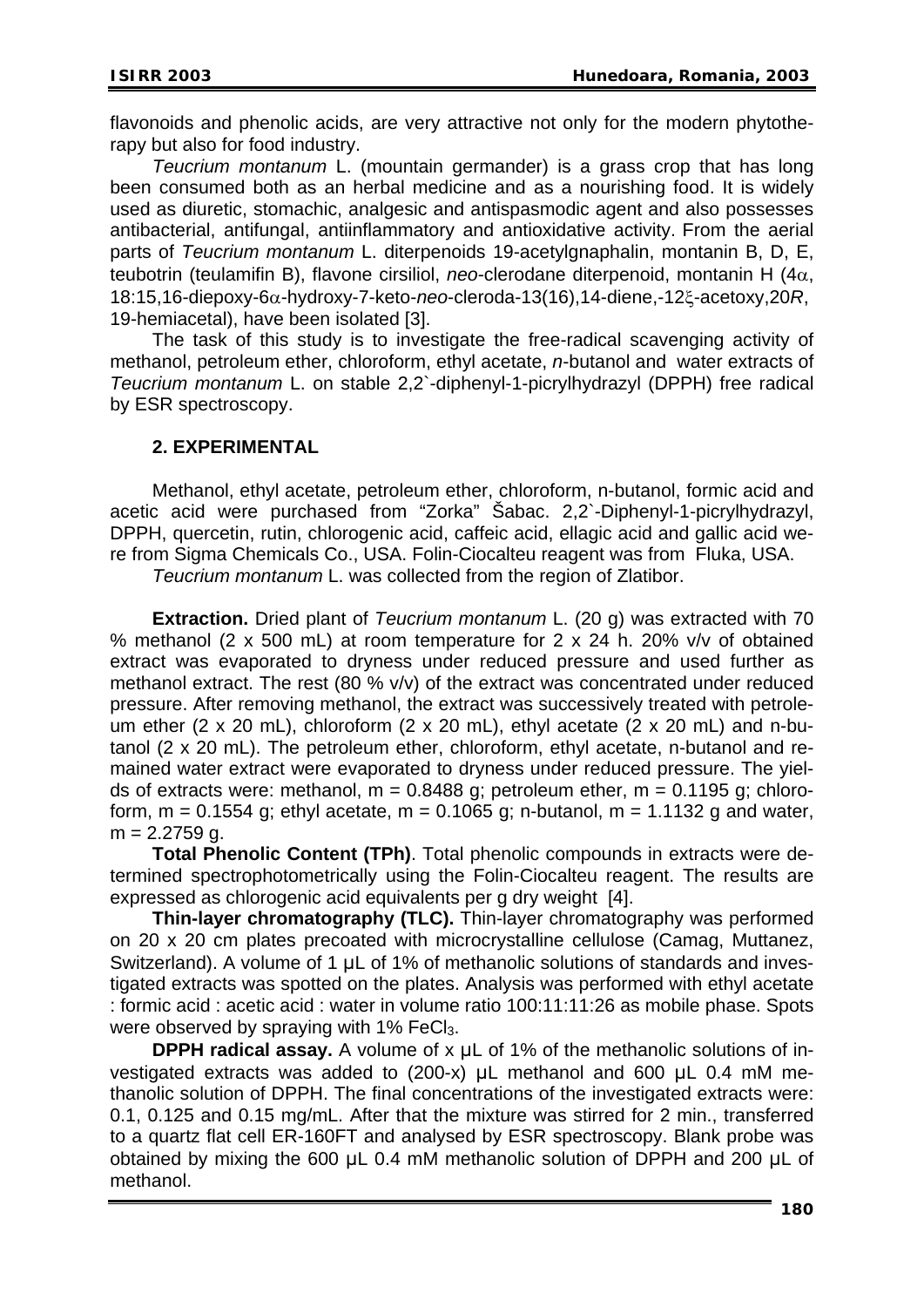The scavenging activity (SA) of extracts was defined as:

$$
SA = \frac{100\% (h_0 - h_x)}{h_0}
$$
 (1)

where:

 $h_0$  - the height of the second peak in the ESR spectrum of DPPH radical of the blank  $h<sub>x</sub>$  - the height of the second peak in the ESR spectrum of DPPH radical in reaction mixture with the addition of the extracts

 The ESR spectra were recorded on a Bruker 300E ESR spectrometer (Rheinstetten, Germany) under the following conditions: field modulation 100.00 kHz, modulation amplitude 0.226 G, time constant 40.96 ms, conversion time 671.089 ms, centre field 3440.00 G, sweep width 100.00 G, x-band frequency 9.64 GHz, power 20 mW, temperature 23°C.

## **3. RESULTS AND DISCUSSION**

**Total Phenolic Content.** The TPh values of different *Teucrium montanum* L. extracts are shown in Table 1. n-Butanol extract had the highest phenolic content (296 mg/g). Petroleum ether did not extract any of the phenolic compounds. This fact is in correlation with polarity of the solvents used for extraction and solubility of phenolic compounds in them.

| Extract              | Total Phenolic Content (mg/g) |
|----------------------|-------------------------------|
| Methanol             | 154                           |
| Petroleum ether      |                               |
| <b>Chloroform</b>    | 0.0956                        |
| <b>Ethyl acetate</b> | 20.4                          |
| n-Butanol            | 296                           |
| Water                | 59 R                          |

*Table 1. Total Phenolic Content in Teucrium montanum L. extracts* 

**Thin-layer chromatography (TLC).** Qualitative characterization of TLC chromatogram was performed comparing the  $R_f$  values and colour (green/grey) of separated components of the examined extracts and the standard compounds (Fig. 1.). Methanol, n-butanol and ethyl acetate extract were very rich in phenolic compounds. n-Butanol extract had chlorogenic, gallic acid, rutin and ellagic acid. Ethyl acetate extract contained quercetin, caffeic, chlorogenic, gallic acid, rutin and ellagic acid. In methanol extract the same substances were detected. Water extract contained rutin and ellagic acid. The smallest amount of phenolic compounds was detected in petroleum ether (quercetin) and chloroform (quercetin and caffeic acid) extract. Also, some other unidentified substances were spotted.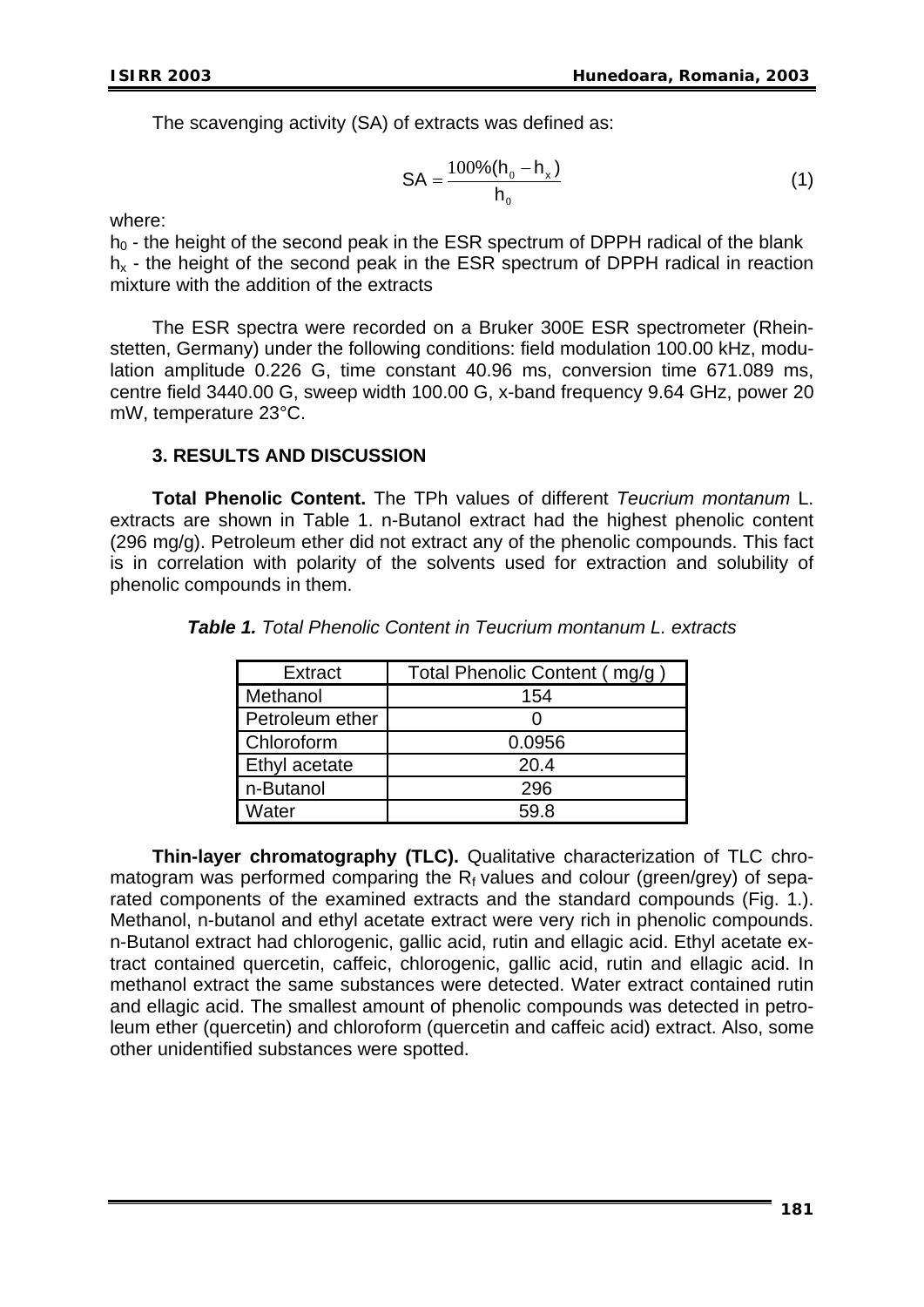

*Fig. 1. TLC chromatogram of Teucrium montanum L. extracts 1 - methanol extract, 2 - petroleum ether extract, 3 - chloroform extract, 4 - ethyl acetate extract, 5 - n-butanol extract, 6 - water extract, 7 - rutin, 8 - quercetin, 9 - ellagic acid, 10 - chlorogenic acid, 11 - caffeic acid, 12 - gallic acid* 

**DPPH radical scavenging activity of extracts.** Most of the methods described in the bibliography for determining antioxidant activity are based on the study of a reaction in which a free radical is generated and how this reaction is inhibited by the addition of the sample that is object of the measurement of antioxidant power. In this paper we used direct, rapid, simple and reliable method - DPPH method in combination with ESR spectroscopy.

 The ESR spectra of DPPH radicals in the blank and in probes with investigated extracts were characterized by their five lines of relative intensities 1:2:3:2:1 and hyperfine splitting constant  $a_N=9.03$  G (Fig. 2).

 The scavenging activity (SA) of different concentrations of methanol, petroleum ether, chloroform, ethyl acetate, *n*-butanol and water extracts of *Teucrium montanum* L. on DPPH radicals is evident from Fig. 2.



*Fig. 2. The scavenging activity (SA) of different concentrations of methanol, petroleum ether, chloroform, ethyl acetate, n-butanol and water extracts of Teucrium montanum L. on DPPH radicals. Values are means* ±*SD of three independent experiments.*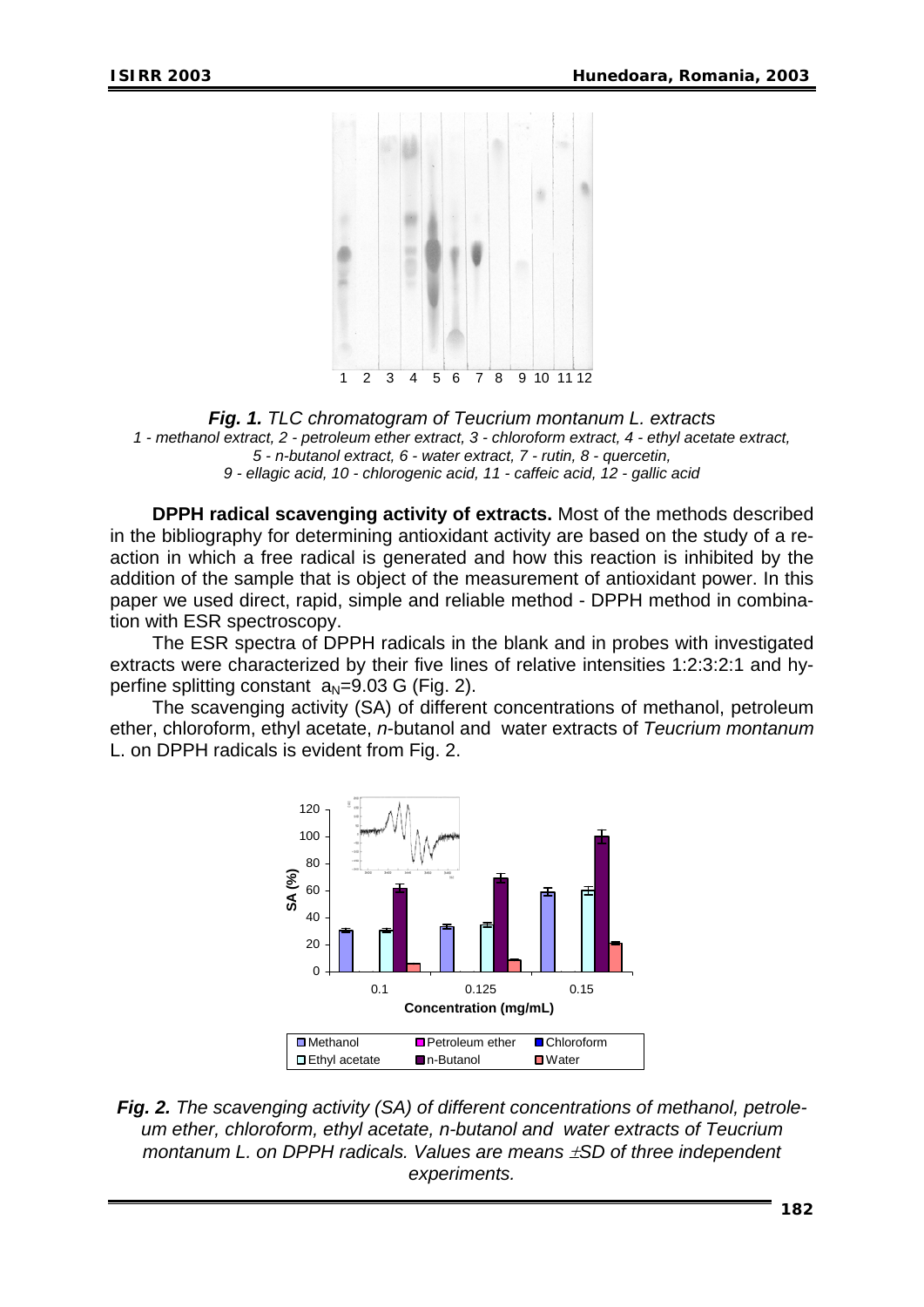On the basis of the obtained results it is evident that the SA on DPPH radicals depended on the type and concentrations of the investigated extracts.

 n-Butanol extract had the strongest effect and also exhibit very rapid increase of SA in a narrow range of concentrations. n-Butanol extract scavenged 61.85%, 69.36% and 100% DPPH radicals at concentrations 0.10 mg/mL, 0.125 mg/mL and 0.15 mg/mL, respectively. The same concentrations of ethyl acetate and methanol extract had similar activities, but lower than n-butanol extract, ranging from 30.64% to 60% and 30.64% to 59.09%, respectively. The water extract exhibited much lower SA, from 6.06% to 21.21%. SA of petroleum ether and chloroform extract was not evident at any of tested concentrations..

 The antioxidant properties (Fig.2) were in correlation with the contents of total phenolic compounds (Table 1).

 Natural phytochemicals such as phenolic compounds found in numerous herbs, commonly involve an aromatic ring as a part of the molecular structure, with one or more hydroxyl groups. They can act as antioxidants as their extensive conjugated  $\pi$ electron systems allow ready donation of electrons or hydrogen atoms from the hydroxyl moieties to free radicals. The less reactive aroxyl radicals were obtained during this reaction, and stabilized their structure by electron delocalization (forming aryl radicals) [5,6].

 The antiradical efficiencies based on this mechanism are typical for different phenolic acids (chlorogenic, syringic, gallic and ellagic acid) and flavonoids (possessing two or three hydroxyl groups on the carbon in the B or C ring of the molecules), whose presence was proved in *Teucrium montanum* L extracts. Another mechanism proposed for SA of extracts on DPPH radicals is "scavenging" activity (one DPPH<sup>\*</sup> molecule forms complex with one aryl radical).

#### **4. CONCLUSION**

 The antioxidant properties of *Teucrium montanum* L. extracts were assessed by electron spin resonance (ESR) spectroscopy.

SA depended on the type and concentration of applied extracts.

 In investigated range of concentrations (0.10-0.15 mg/mL) petroleum ether and chloroform extracts did not show any SA.

 Other extracts exhibited SA in the following order: n-butanol > methanol > ethyl acetate > water extracts.

 Antioxidant properties were in correlation with the contents of total phenolic compounds (0-296 mg/g) in investigated extracts.

 The investigated *Teucrium montanum* L. extracts probably had the SA due to the hydrogen donor ability of the flavonoids (quercetin, rutin) and phenolic acids (chlorogenic, caffeic, gallic, ellagic) which were identified by TLC. Another mechanism was "scavenging" activity (one DPPH<sup>•</sup> molecule forms complex with one aryl radical formed from phenolic compounds).

#### **Acknowledgement**

This research is a part of the project "Biologically Active Constituents of Growing wild Plants as Natural Sources for Pharmacy, Cosmetics and Foodstuff Industry" (Project No.1862), which is financially supported by the Ministry of Science, Technologies and Development of the Republic of Serbia.